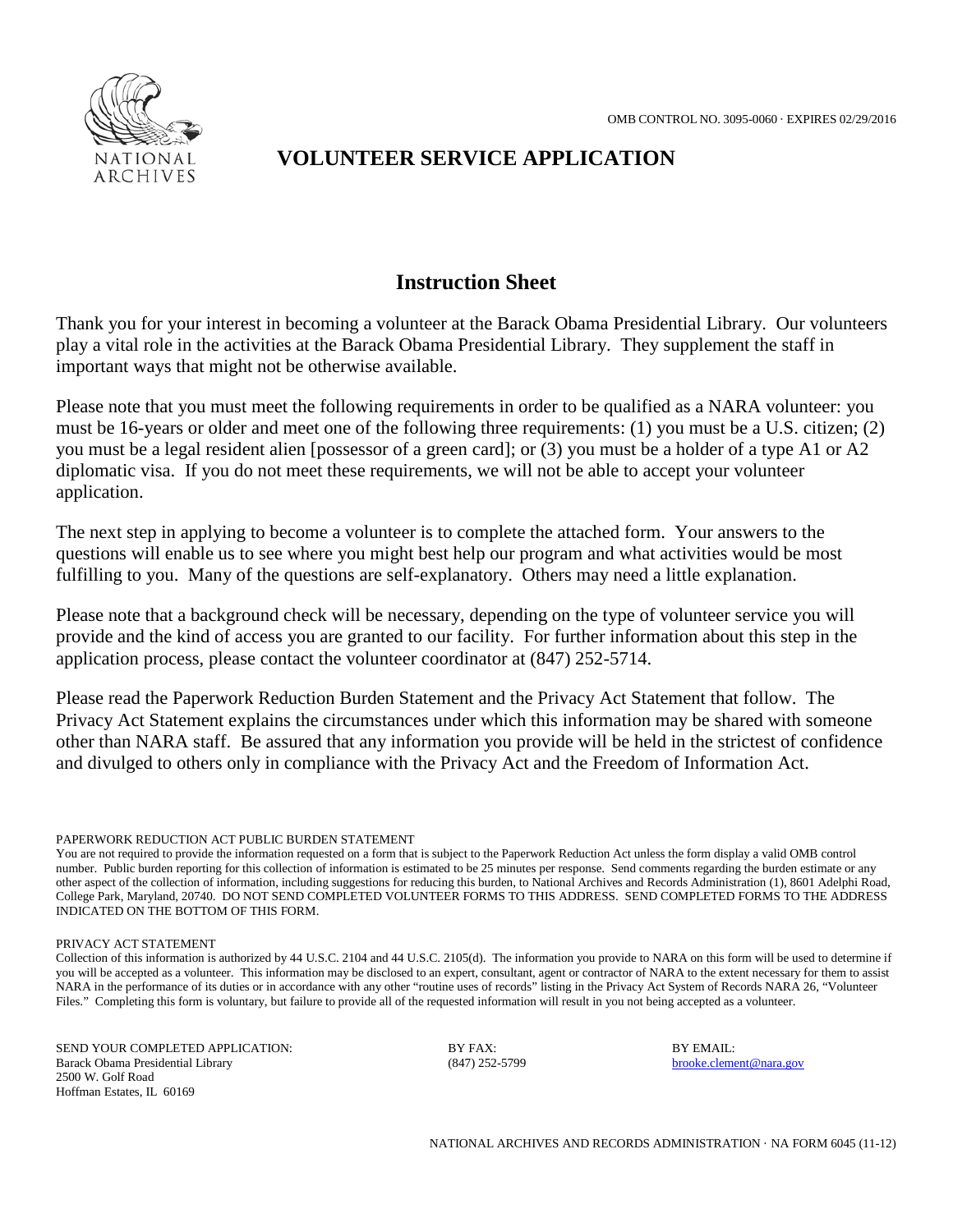

## **VOLUNTEER SERVICE APPLICATION**

## **Barack Obama Presidential Library**

#### **PERSONAL INFORMATION**

Please provide a phone number at which we may reach you Monday through Friday, during business hours to follow up on your application. You also may provide an email address for that purpose.

| Please check if you have: $\Box$ U.S. Citizenship<br>⊔<br>Name $\Box$ Mr. $\Box$ Mrs. $\Box$ Ms. |                                       | a green card | $\Box$                | an A1 or A2 diplomatic visa |
|--------------------------------------------------------------------------------------------------|---------------------------------------|--------------|-----------------------|-----------------------------|
|                                                                                                  |                                       |              |                       |                             |
|                                                                                                  |                                       |              |                       |                             |
|                                                                                                  |                                       |              |                       |                             |
|                                                                                                  |                                       |              |                       |                             |
| <b>EDUCATION</b>                                                                                 |                                       |              |                       |                             |
| Level                                                                                            | <b>Name / Location of Institution</b> |              | <b>Years Attended</b> | Diploma / GED               |
| <b>High School</b>                                                                               |                                       |              |                       | No <sub>1</sub><br>Yes      |
| <b>College</b>                                                                                   |                                       |              | <b>Years Attended</b> | <b>Field of Study</b>       |
| Undergraduate                                                                                    |                                       |              |                       |                             |
| Undergraduate                                                                                    |                                       |              |                       |                             |
| Graduate                                                                                         |                                       |              |                       |                             |

#### **WORK EXPERIENCE. Summarize your last 10 years of employment.**

When listing your work experience, show only the last 10 years of employment. If you are retired, describe the last 10 years you worked before you retired.

| Position                      | From / To | Employer     |
|-------------------------------|-----------|--------------|
|                               |           |              |
|                               |           |              |
|                               |           |              |
| PREVIOUS VOLUNTEER EXPERIENCE |           |              |
| Duties                        | From / To | Organization |
|                               |           |              |

**LANGUAGES.** An ability to speak and understand a foreign language most likely will be used to greet and possibly guide foreign visitors. You would not be expected to explain highly technical aspects of the National Archives' program. Reading and translating duties might involve assisting the staff in reading and responding to